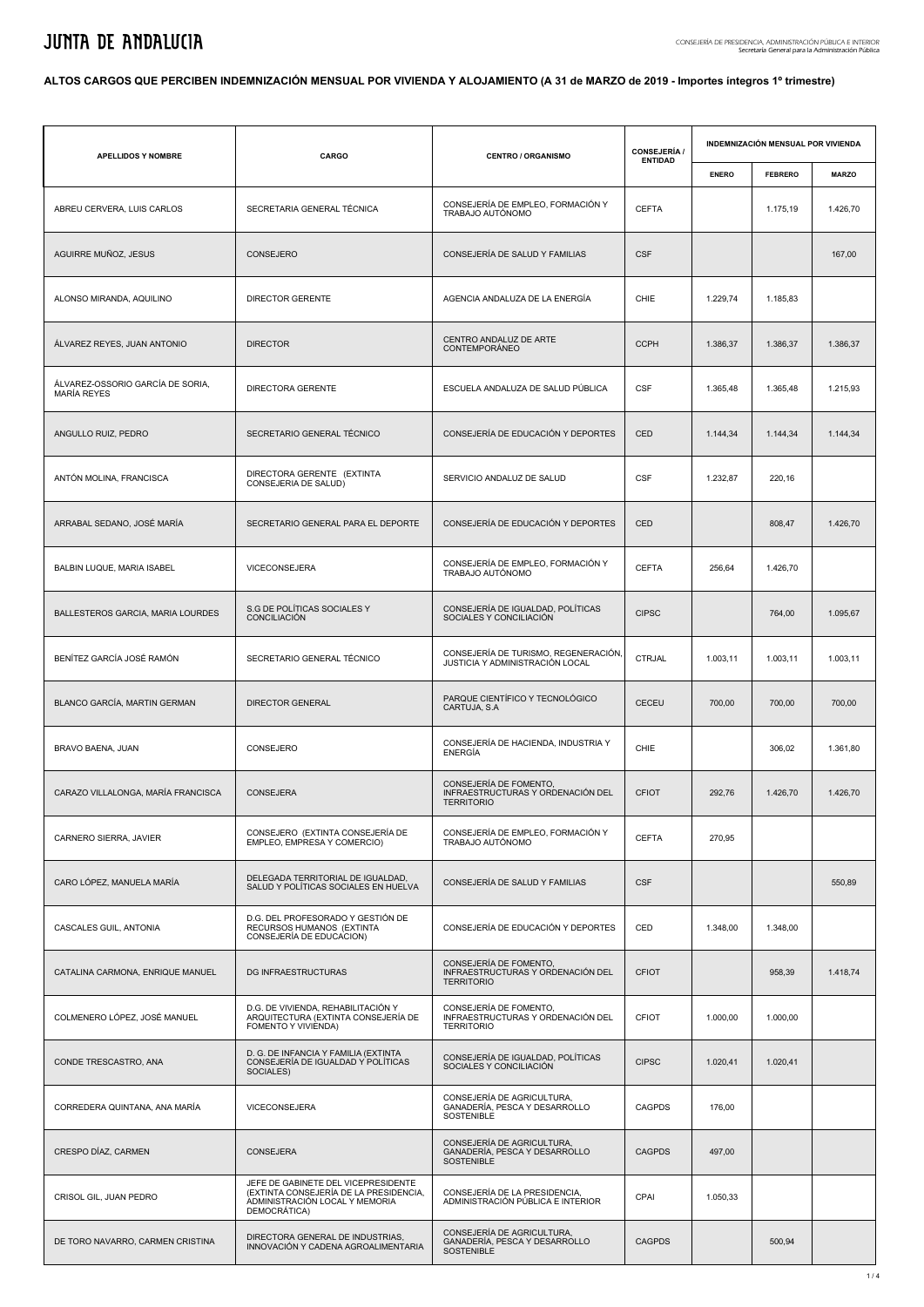| JUIIIA DE AIIDALULIA<br>CONSEJERÍA DE PRESIDENCIA, ADMINISTRACIÓN PÚBLICA E INTERIOI<br>Secretaría General para la Administración Pública |                                                                                                                                                    |                                                                                  |                                       |                                    |                |              |  |  |
|-------------------------------------------------------------------------------------------------------------------------------------------|----------------------------------------------------------------------------------------------------------------------------------------------------|----------------------------------------------------------------------------------|---------------------------------------|------------------------------------|----------------|--------------|--|--|
| <b>APELLIDOS Y NOMBRE</b>                                                                                                                 | CARGO                                                                                                                                              | <b>CENTRO / ORGANISMO</b>                                                        | <b>CONSEJERÍA /</b><br><b>ENTIDAD</b> | INDEMNIZACIÓN MENSUAL POR VIVIENDA |                |              |  |  |
|                                                                                                                                           |                                                                                                                                                    |                                                                                  |                                       | <b>ENERO</b>                       | <b>FEBRERO</b> | <b>MARZO</b> |  |  |
| DE TORRES MEDINA, JOSÉ MARÍA                                                                                                              | D.G.DE SALUD PÚBLICA Y ORDENACIÓN<br>FARMACÉUTICA                                                                                                  | CONSEJERÍA DE SALUD Y FAMILIAS                                                   | <b>CSF</b>                            |                                    | 90,80          |              |  |  |
| DOMÍNGUEZ BUENO, DOMINGO                                                                                                                  | DIRECTOR GENERAL DE INNOVACIÓN Y<br>FORMACIÓN DEL PROFESORADO (EXTINTA<br>CONSEJERÍA DE EDUCACION)                                                 | CONSEJERÍA DE EDUCACIÓN Y DEPORTES                                               | CED                                   | 1.035,34                           |                |              |  |  |
| FERNANDEZ ORTEGA, JUAN MANUEL                                                                                                             | D.G. DE ADMINISTRACIÓN LOCAL (EXTINTA<br>CONSEJERÍA DE LA PRESIDENCIA,<br>ADMINISTRACIÓN LOCAL Y MEMORIA<br>DEMOCRÁTICA)                           | CONSEJERÍA DE LA PRESIDENCIA,<br>ADMINISTRACIÓN PÚBLICA E INTERIOR               | CPAI                                  | 1.095,89                           | 1.095,89       |              |  |  |
| FERNÁNDEZ RODRÍGUEZ, NÉSTOR                                                                                                               | <b>DIRECTOR</b>                                                                                                                                    | AGENCIA ANDALUZA DE COOPERACIÓN<br>INTERNACIONAL PARA EL DESARROLLO              | <b>CIPSC</b>                          | 804,99                             | 804,99         | 376,53       |  |  |
| FERRE CANO, DOLORES                                                                                                                       | D.G. DE UNIVERSIDADES (EXTINTA<br>CONSEJERÍA DE CONOCIMIENTO,<br>INVESTIGACIÓN Y UNIVERSIDAD)                                                      | CONSEJERÍA DE ECONOMÍA,<br>CONOCIMIENTO, EMPRESAS Y UNIVERSIDAD                  | CECEU                                 | 1.214,29                           |                |              |  |  |
| GALLEGO MORALES, ÁNGEL JAVIER                                                                                                             | PRESIDENTE DEL CONSEJO ANDALUZ DE<br>RELACIONES LABORALES                                                                                          | CONSEJERÍA DE EMPLEO, FORMACIÓN Y<br>TRABAJO AUTÓNOMO                            | <b>CEFTA</b>                          | 1.395,30                           | 1.426,70       | 1.426,70     |  |  |
| GARCIA CARRASCO, CATALINA                                                                                                                 | VICECONSEJERA DE SALUD Y FAMILIAS                                                                                                                  | CONSEJERÍA DE SALUD Y FAMILIAS                                                   | <b>CSF</b>                            | 247,42                             | 1.162,04       | 1.426,70     |  |  |
| GARCÍA HUESO, AMÓS                                                                                                                        | DIRECTOR GENERAL DE RELACIONES CON<br>LOS ANDALUCES EN EL EXTERIOR                                                                                 | CONSEJERÍA DE LA PRESIDENCIA,<br>ADMINISTRACIÓN PÚBLICA E INTERIOR               | CPAI                                  |                                    | 315,59         |              |  |  |
| GARCÍA MARTÍN, MANUEL JESÚS                                                                                                               | D.G. FORMACIÓN PROFESIONAL PARA EL<br>EMPLEO (EXTINTA CONSEJERÍA DE EMPLEO,<br>EMPRESA Y COMERCIO)                                                 | CONSEJERÍA DE EMPLEO, FORMACIÓN Y<br>TRABAJO AUTÓNOMO                            | <b>CEFTA</b>                          | 1.013,96                           |                |              |  |  |
| GOMEZ GALERA, MANUEL                                                                                                                      | DIRECTOR GENEAL DE LA PRODUCCIÓN<br>AGRÍCOLA Y GANADERA                                                                                            | CONSEJERÍA DE AGRICULTURA,<br>GANADERÍA, PESCA Y DESARROLLO<br>SOSTENIBLE        | <b>CAGPDS</b>                         |                                    |                | 524,45       |  |  |
| GÓMEZ GONZÁLEZ, CELIA                                                                                                                     | D.G. DE PROFESIONALES (EXTINTA<br>CONSEJERIA DE SALUD)                                                                                             | SERVICIO ANDALUZ DE SALUD                                                        | <b>CSF</b>                            | 1.351,35                           | 627,00         |              |  |  |
| GOMEZ TORRALBO, ROSA                                                                                                                      | SECRETARIA GENERAL TECNICA (EXTINTA<br>CONSEJERÍA DE CONOCIMIENTO,<br>INVESTIGACIÓN Y UNIVERSIDAD)                                                 | CONSEJERÍA DE ECONOMÍA,<br>CONOCIMIENTO, EMPRESAS Y UNIVERSIDAD                  | CECEU                                 | 1.147,10                           | 1.147,10       |              |  |  |
| GONZÁLEZ ROMO, JOSÉ AGUSTÍN                                                                                                               | SECRETARIO GENERAL DE EMPLEO Y<br>TRABAJO AUTÓNOMO                                                                                                 | CONSEJERÍA DE EMPLEO, FORMACIÓN Y<br>TRABAJO AUTÓNOMO                            | <b>CEFTA</b>                          |                                    | 232,95         |              |  |  |
| GONZALEZ VEGAS, JOSÉ ANTONIO                                                                                                              | D.G. ECONOMIA SOCIAL Y TRABAJO<br>AUTONOMO (EXTINTA CONSEJERÍA DE<br>CONOCIMIENTO, INVESTIGACIÓN Y<br>UNIVERSIDAD)                                 | CONSEJERÍA DE ECONOMÍA,<br>CONOCIMIENTO, EMPRESAS Y UNIVERSIDAD                  | <b>CECEU</b>                          | 1.257,38                           | 78,77          |              |  |  |
| <b>GRECIET PAREDES, PAULA</b>                                                                                                             | DIRECTORA GENERAL DE FORMACION<br><b>PROFESIONAL</b>                                                                                               | CONSEJERÍA DE EDUCACIÓN Y DEPORTES                                               | CED                                   |                                    | 545,51         | 1.052.96     |  |  |
| HUERTAS GARCÍA, JESÚS                                                                                                                     | D.G. DE INFRAESTRUCTURAS (EXTINTA<br>CONSEJERÍA DE FOMENTO Y VIVIENDA)                                                                             | CONSEJERÍA DE FOMENTO,<br>INFRAESTRUCTURAS Y ORDENACIÓN DEL<br><b>TERRITORIO</b> | <b>CFIOT</b>                          | 1.194,36                           | 1.194,36       |              |  |  |
| JIMÉNEZ BARRIOS, MANUEL                                                                                                                   | VICEPRESIDENTE DE LA JUNTA DE<br>ANDALUCÍA Y CONSEJERO (EXTINTA<br>CONSEJERÍA DE LA PRESIDENCIA,<br>ADMINISTRACIÓN LOCAL Y MEMORIA<br>DEMOCRÁTICA) | CONSEJERÍA DE LA PRESIDENCIA,<br>ADMINISTRACIÓN PÚBLICA E INTERIOR               | CPAI                                  | 1.019,85                           |                |              |  |  |
| JIMÉNEZ REYES, ROSA MARÍA                                                                                                                 | SECRETARIA GENERAL TÉCNICA (EXTINTA<br>CONSEJERÍA DE EMPLEO, EMPRESA Y<br>COMERCIO)                                                                | CONSEJERÍA DE EMPLEO, FORMACIÓN Y<br>TRABAJO AUTÓNOMO                            | <b>CEFTA</b>                          | 1.078,89                           |                |              |  |  |
| LÓPEZ FERNÁNDEZ, RAFAEL                                                                                                                   | DELEGADO TERRITORIAL DE IGUALDAD,<br>SALUD Y POLÍTICAS SOCIALES EN HUELVA<br>(EXTINTA CONSEJERIA DE SALUD)                                         | CONSEJERÍA DE SALUD Y FAMILIAS                                                   | <b>CSF</b>                            | 808,60                             |                |              |  |  |
| LÓPEZ GARCÍA, FELIPE                                                                                                                      | CONSEJERO (EXTINTA CONSEJERÍA DE<br>FOMENTO Y VIVIENDA)                                                                                            | CONSEJERÍA DE FOMENTO,<br>INFRAESTRUCTURAS Y ORDENACIÓN DEL<br><b>TERRITORIO</b> | <b>CFIOT</b>                          | 1.426,70                           |                |              |  |  |
| LOPEZ ROMERO, MERCEDES MARIA                                                                                                              | D.G. DE PERSONAS CON DISCAPACIDAD E<br><b>INCLUSIÓN</b>                                                                                            | CONSEJERÍA DE IGUALDAD, POLÍTICAS<br>SOCIALES Y CONCILIACIÓN                     | <b>CIPSC</b>                          |                                    | 453,87         | 1.021,22     |  |  |
| MADUEÑO MAGDALENO, CATALINA *                                                                                                             | SECRETARIA GENERAL DE VIVIENDA<br>(EXTINTA CONSEJERÍA DE FOMENTO Y<br><b>VIVIENDA)</b>                                                             | CONSEJERÍA DE FOMENTO,<br>INFRAESTRUCTURAS Y ORDENACIÓN DEL<br><b>TERRITORIO</b> | <b>CFIOT</b>                          | 1059,03 *                          |                |              |  |  |
| MARTEL GÓMEZ, REMEDIOS                                                                                                                    | D.G. DE SALUD PÚBLICA Y ORDENACIÓN<br>FARMACÉUTICA (EXTINTA CONSEJERIA DE<br>SALUD)                                                                | CONSEJERÍA DE SALUD Y FAMILIAS                                                   | <b>CSF</b>                            | 1.357,14                           | 1.357,14       |              |  |  |
| MARTÍN SUÁREZ, FRANCISCO JOSÉ                                                                                                             | DG. DE PERSONAS MAYORES Y PENSIONES<br>NO CONTRIBUTIVAS (EXTINTA CONSEJERÍA<br>DE IGUALDAD Y POLÍTICAS SOCIALES)                                   | CONSEJERÍA DE IGUALDAD, POLÍTICAS<br>SOCIALES Y CONCILIACIÓN                     | <b>CIPSC</b>                          | 1.144,94                           | 1.144,94       |              |  |  |
| MARTÍNEZ DOMENE, MANUEL                                                                                                                   | VICECONSEJERO (EXTINTA CONSEJERÍA DE<br>IGUALDAD Y POLÍTICAS SOCIALES)                                                                             | CONSEJERÍA DE IGUALDAD, POLÍTICAS<br>SOCIALES Y CONCILIACIÓN                     | <b>CIPSC</b>                          | 839,00                             |                |              |  |  |

 $\overline{\phantom{a}}$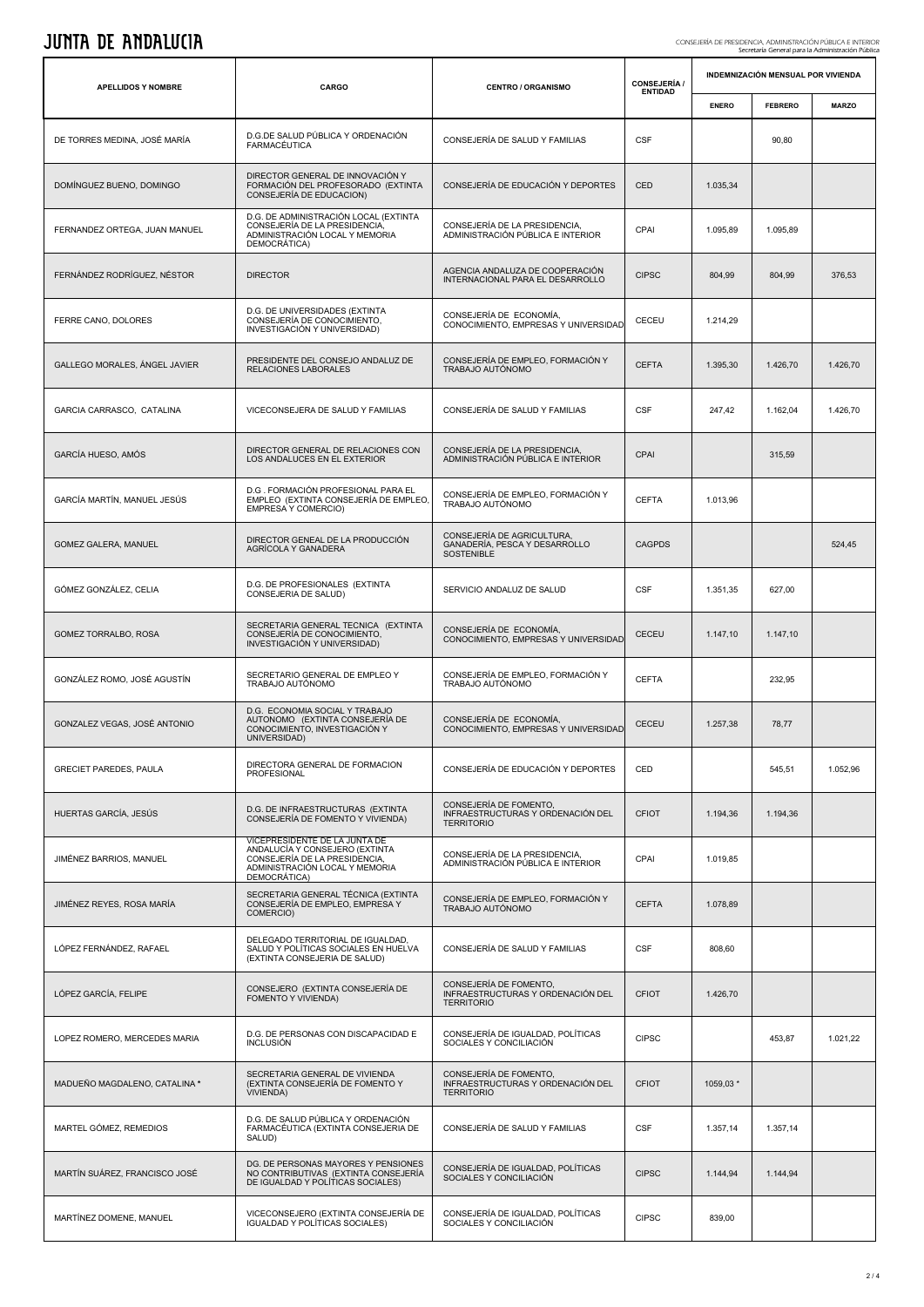# JUNTA DE ANDALUCIA CONSEJERÍA DE PRESIDENCIA, ADMINISTRACIÓN PÚBLICA E INTERIOR Secretaría General para la Administración Pública

| <b>APELLIDOS Y NOMBRE</b>                          | CARGO                                                                                                                      | <b>CENTRO / ORGANISMO</b>                                                        | <b>CONSEJERÍA /</b><br><b>ENTIDAD</b> |              | INDEMNIZACIÓN MENSUAL POR VIVIENDA |              |  |
|----------------------------------------------------|----------------------------------------------------------------------------------------------------------------------------|----------------------------------------------------------------------------------|---------------------------------------|--------------|------------------------------------|--------------|--|
|                                                    |                                                                                                                            |                                                                                  |                                       | <b>ENERO</b> | <b>FEBRERO</b>                     | <b>MARZO</b> |  |
| MARTINEZ LOPEZ, FRANCISCO JOSE                     | VICECONSEJERO                                                                                                              | CONSEJERÍA DE IGUALDAD, POLÍTICAS<br>SOCIALES Y CONCILIACIÓN                     | <b>CIPSC</b>                          |              |                                    | 1.355,38     |  |
| MASEGOSA MARTOS, Mª NIEVES                         | VICECONSEJERA (EXTINTA CONSEJERÍA DE<br>FOMENTO Y VIVIENDA)                                                                | CONSEJERÍA DE FOMENTO,<br>INFRAESTRUCTURAS Y ORDENACIÓN DEL<br><b>TERRITORIO</b> | <b>CFIOT</b>                          | 1.426,70     |                                    |              |  |
| MELLADO PÉREZ, JUAN DE DIOS                        | DIRECTOR GENERAL DE COMUNICACIÓN<br><b>SOCIAL</b>                                                                          | CONSEJERÍA DE LA PRESIDENCIA,<br>ADMINISTRACIÓN PÚBLICA E INTERIOR               | CPAI                                  |              |                                    | 1.353,78     |  |
| MIRANDA ARANDA, JOSE A.                            | DIRECTOR GENERAL DE GESTIÓN<br>ECONÓMICA Y SERVICIOS                                                                       | SERVICIO ANDALUZ DE SALUD                                                        | <b>CSF</b>                            |              | 1.171,93                           | 1,426,70     |  |
| MORALES MARTÍN, AURORA MARÍA                       | DIRECTORA GENERAL DE ORDENACIÓN Y<br>EVALUACIÓN EDUCATIVA                                                                  | CONSEJERÍA DE EDUCACIÓN Y DEPORTES                                               | CED                                   |              | 360,61                             | 721,32       |  |
| MORENO VERDUGO, MIGUEL                             | <b>DIRECTOR GERENTE</b>                                                                                                    | SERVICIO ANDALUZ DE SALUD                                                        | <b>CSF</b>                            |              | 1.171,93                           | 1.426,70     |  |
| MUÑOZ-ATANET SÁNCHEZ, MARIO                        | <b>DG MOVILIDAD</b>                                                                                                        | CONSEJERÍA DE FOMENTO,<br>INFRAESTRUCTURAS Y ORDENACIÓN DEL<br><b>TERRITORIO</b> | <b>CFIOT</b>                          |              | 1.122,43                           | 1.327,64     |  |
| NIETO LOBO, ESPEREANZA                             | DG. ANÁLISIS, PLANIFICACIÓN Y POLÍTICA<br><b>ECONÓMICA</b>                                                                 | CONSEJERÍA DE ECONOMÍA,<br>CONOCIMIENTO, EMPRESAS Y UNIVERSIDAD                  | CECEU                                 |              | 1.426,70                           | 1.426,70     |  |
| NIÑOLES FERRÁNDEZ, ISABEL MARÍA<br><b>ASUNCIÓN</b> | D.G. DE CONSUMO (EXTINTA CONSEJERIA DE<br>SALUD)                                                                           | CONSEJERÍA DE SALUD Y FAMILIAS                                                   | <b>CSF</b>                            | 698,06       | 698,06                             |              |  |
| ORTIZ SÁNCHEZ, M.ª DOLORES                         | SECRETARIA GENERAL TÉCNICA                                                                                                 | CONSEJERÍA DE FOMENTO.<br>INFRAESTRUCTURAS Y ORDENACIÓN DEL<br><b>TERRITORIO</b> | <b>CFIOT</b>                          |              | 1.426,70                           | 1.426,70     |  |
| PÉREZ PARRA, JERÓNIMO                              | <b>PRESIDENTE</b>                                                                                                          | I.F.A.P.A.                                                                       | <b>CAGPDS</b>                         | 1.347,53     | 1.347,53                           | 1.347,53     |  |
| PLIEGO CUBERO, JOSÉ                                | DIRECTOR-GERENTE                                                                                                           | AGENCIA DE GESTIÓN AGRARIA Y<br>PESQUERA DE ANDALUCÍA                            | <b>CAGPDS</b>                         | 1.108,45     | 1.108,45                           | 468,82       |  |
| POYATO LÓPEZ, MARIA DEL CARMEN                     | DIRECTORA GENERAL DE FORMACIÓN<br>PROFESIONAL PARA EL EMPLEO                                                               | CONSEJERÍA DE EMPLEO. FORMACIÓN Y<br>TRABAJO AUTÓNOMO                            | <b>CEFTA</b>                          |              | 1.377,79                           | 300,12       |  |
| RAMOS TAPIA, INMACULADA                            | D.G. DE UNIVERSIDADES                                                                                                      | CONSEJERÍA DE ECONOMÍA,<br>CONOCIMIENTO, EMPRESAS Y UNIVERSIDAD                  | CECEU                                 |              | 643,61                             | 1.013,56     |  |
| ROMÁN GONZÁLEZ, Mª VICTORIA                        | DIRECTORA GERENTE                                                                                                          | AGENCIA DE DEFENSA COMPETENCIA DE<br>ANDALUCÍA                                   | CECEU                                 | 1.350,00     | 1.350,00                           |              |  |
| SALAZAR VELA, PILAR GREGORIA                       | DELEGADA TERRITORIAL DE CULTURA,<br>TURISMO Y DEPORTE EN JAÉN                                                              | CONSEJERÍA DE TURISMO, REGENERACIÓN,<br>JUSTICIA Y ADMINISTRACIÓN LOCAL          | <b>CTRJAL</b>                         | 426,66       |                                    |              |  |
| SALVATIERRA MESA, DANIEL                           | D.G. MAYORES Y PENSIONES NO<br><b>CONTRIBUTIVAS</b>                                                                        | CONSEJERÍA DE IGUALDAD, POLÍTICAS<br>SOCIALES Y CONCILIACIÓN                     | <b>CIPSC</b>                          |              | 610,42                             | 1.164,75     |  |
| SÁNCHEZ FERNÁNDEZ, JESÚS                           | D.G. DE PLANIFICACIÓN ECONÓMICA Y<br>ESTADÍSTICA (EXTINTA CONSEJERÍA DE<br>ECONOMÍA, HACIENDA Y ADMINISTRACIÓN<br>PÚBLICA) | CONSEJERÍA DE HACIENDA, INDUSTRIA Y<br><b>ENERGÍA</b>                            | CHIE                                  | 1.170,00     |                                    |              |  |
| SÁNCHEZ RUBIO, MARIA JOSÉ                          | CONSEJERA (EXTINTA CONSEJERÍA DE<br>IGUALDAD Y POLÍTICAS SOCIALES)                                                         | CONSEJERÍA DE IGUALDAD, POLÍTICAS<br>SOCIALES Y CONCILIACIÓN                     | <b>CIPSC</b>                          | 416,95       |                                    |              |  |
| SÁNCHEZ RUIZ, MARCELINO                            | D.G. DE BIENES CULTURALES Y MUSEOS<br>(EXTINTA CONSEJERIA DE CULTURA)                                                      | CONSEJERÍA DE CULTURA Y PATRIMONIO<br><b>HISTÓRICO</b>                           | <b>CCPH</b>                           | 1.075,85     | 800,00                             |              |  |
| SÁNCHEZ VICO, MERCEDES                             | <b>DIRECTORA</b>                                                                                                           | INSTITUTO ANDALUZ DE LA MUJER                                                    | <b>CIPSC</b>                          |              |                                    | 992,94       |  |
| SANZ CABELLO, ANTONIO                              | VICECONSEJERO DE LA PRESIDENCIA,<br>ADMINISTRACIÓN PÚBLICA E INTERIOR                                                      | CONSEJERÍA DE LA PRESIDENCIA,<br>ADMINISTRACIÓN PÚBLICA E INTERIOR               | CPAI                                  |              | 1.426,70                           |              |  |
| SAUCEDO BARO, CRISTINA                             | SECRETARIA GENERAL DE CULTURA<br>(EXTINTA CONSEJERIA DE CULTURA)                                                           | CONSEJERÍA DE CULTURA Y PATRIMONIO<br><b>HISTÓRICO</b>                           | <b>CCPH</b>                           | 1.045,25     | 962,02                             |              |  |
| SERRANO BOIGAS, PILAR AUXILIADORA                  | VICECONSEJERA (EXTINTA CONSEJERÍA DE<br>EMPLEO, EMPRESA Y COMERCIO)                                                        | CONSEJERÍA DE EMPLEO, FORMACIÓN Y<br>TRABAJO AUTÓNOMO                            | <b>CEFTA</b>                          | 1.136,82     |                                    |              |  |
| SILES MORENO, MARÍA ROSA                           | DIRECTORA GERENTE                                                                                                          | ANDALUCÍA EMPRENDE F.P.A.                                                        | <b>CEFTA</b>                          |              |                                    | 1.220,00     |  |